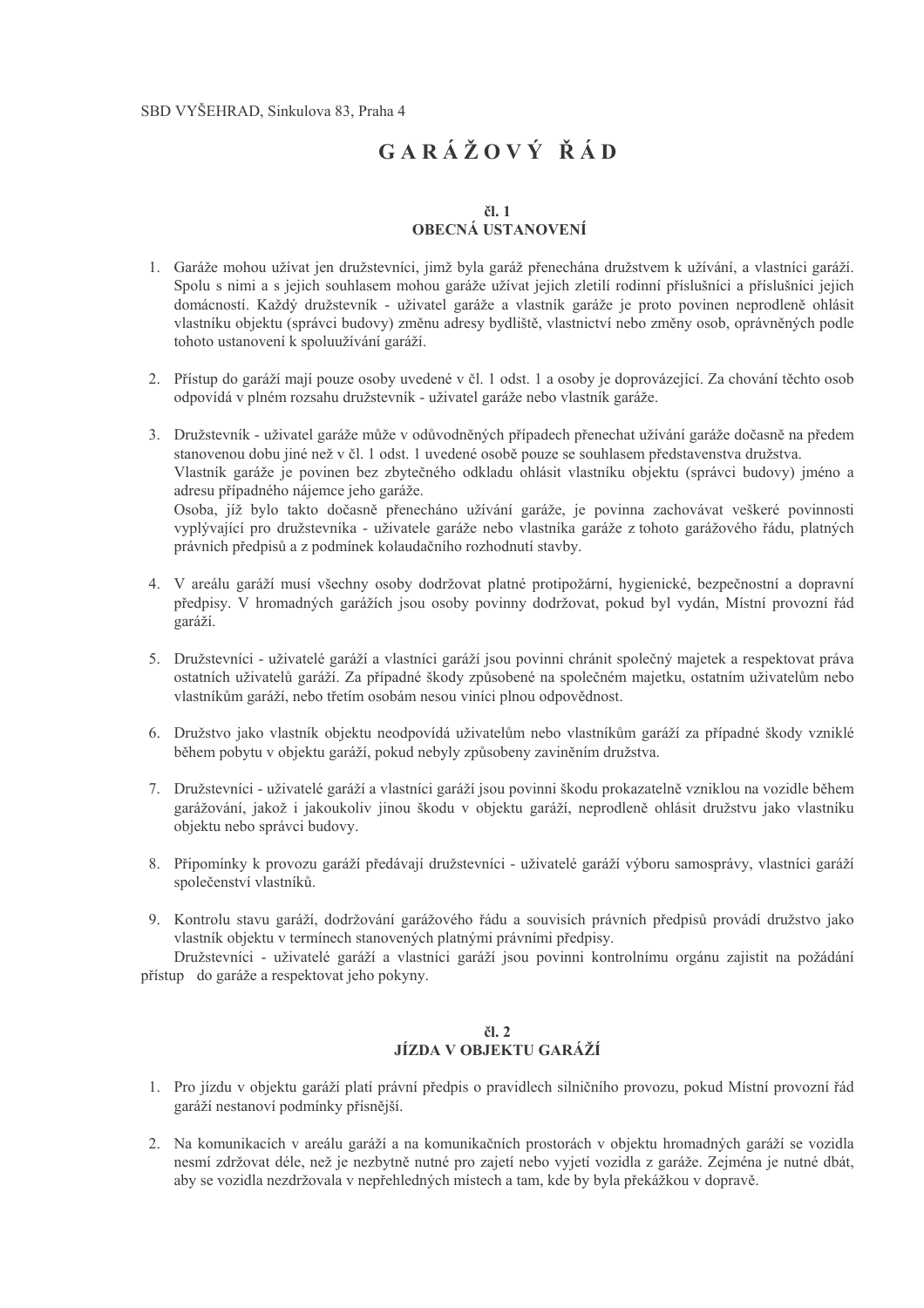- 3. Rychlost vozidla v areálu garáží nesmí překročit 15 km/hod. Vyžaduje-li to dopravní situace nebo stav vozovky, musí být dále snížena.
- 4. Vozidla jedoucí po komunikaci mají přednost před vozidly vyjíždějícími z garážového boxu nebo garáže. Při vyjíždění z boxu nebo garáže je nutno zachovávat zvýšenou opatrnost.
- 5. Při chůzi po komunikacích v areálu garáží je třeba dbát zvýšené opatrnosti a je zakázáno se na komunikacích zbytečně zdržovat.
- 6. Na pěších komunikacích v areálu garáží je zakázáno odstavování vozidel a parkování. Pojízdné chodníky je možné používat dočasně pro odstavování vozů při zajíždění nebo vyjíždění z garáží a po dobu nezbytně nutnou pro nakládání a vykládání zavazadel. Pojízdné chodníky nelze v žádném případě používat pro trvalé odstavování vozidel.

#### $\check{c}$ l. 3 **VOZIDLA V GARÁŽÍCH**

- 1. Garáže slouží jen pro trvalé odstavování vozidel. V prostoru stání vozidel nesmí být instalováno zařízení k ošetřování, údržbě nebo opravám vozidel, ani nesmí být tyto činnosti prováděny. Tento zákaz se netýká nutné denní kontroly vozidla a drobných oprav na vozidle stanovené právním předpisem o pravidlech silničního provozu.
- 2. Družstevník uživatel garáže a vlastník garáže musí zajistit, aby podlaha garáže nebyla znečištěna, především pohonnými hmotami, oleji a pod. V případě odkapávání pohonných hmot a olejů je vlastník vozidla povinen umístit pod své vozidlo plechovou vanu pro zachycení odkapávajících hmot.

3. V garážích smí být vozidlo startováno těsně před výjezdem. Motor smí být v chodu po dobu nezbytně nutnou k výjezdu. Vrata garáže musí být zcela otevřeny. Startování motoru při zavřených nebo přivřených životu nebezpečné a přísně zakázáno. vratech je

#### $\check{c}$ l. 4 VOZIDLA V DVOUGARÁŽÍCH se řazením vozů za sebou

Pro vozidla v dvougarážích se řazením vozů za sebou platí ustanovení čl. 3 v celém rozsahu, a dále:

1. S užíváním nebo vlastnictvím garážového stání v dvougarážích se řazením vozidel za sebou je spojeno věcné břemeno, které spočívá v umožnění užívání ostatních garážových stání ke garážování vozidel. Toto hřemeno vázne na garážovém stání bez ohledu na změnu uživatele nebo vlastníka těchto stání.

- Věcné břemeno spočívá v tom, že uživatel nebo vlastník předního garážového stání musí umožnit uživateli nebo vlastníku zadního garážového stání jeho užívání, přístup k němu, opravy, údržbu a úklid garážového stání, příjezd a výjezd vozidla ze zadního garážového stání kdykoliv.
- 2. Při provozu dvougaráží se řazením vozidel za sebou není rozhodující, na kterém stání které vozidlo stojí.
- 3. Družstevníci uživatelé garážových stání a vlastníci garážových stání v dvougarážích se řazením vozidel za sebou se musí jednoznačně dohodnout o způsobu odstavování vozidel, vjíždění a vyjíždění při výjezdu vozidla z druhé řady, případně o způsobu vzájemného používání nebo poskytování klíčů od vozidel.
- 4. Dohodu o způsobu manipulace s vozidly a používáním klíčů od vozidel je možné provést ústně nebo písemně. Písemnou dohodu předloží účastníci družstvu jako vlastníku objektu nebo správci budovy k evidenci.